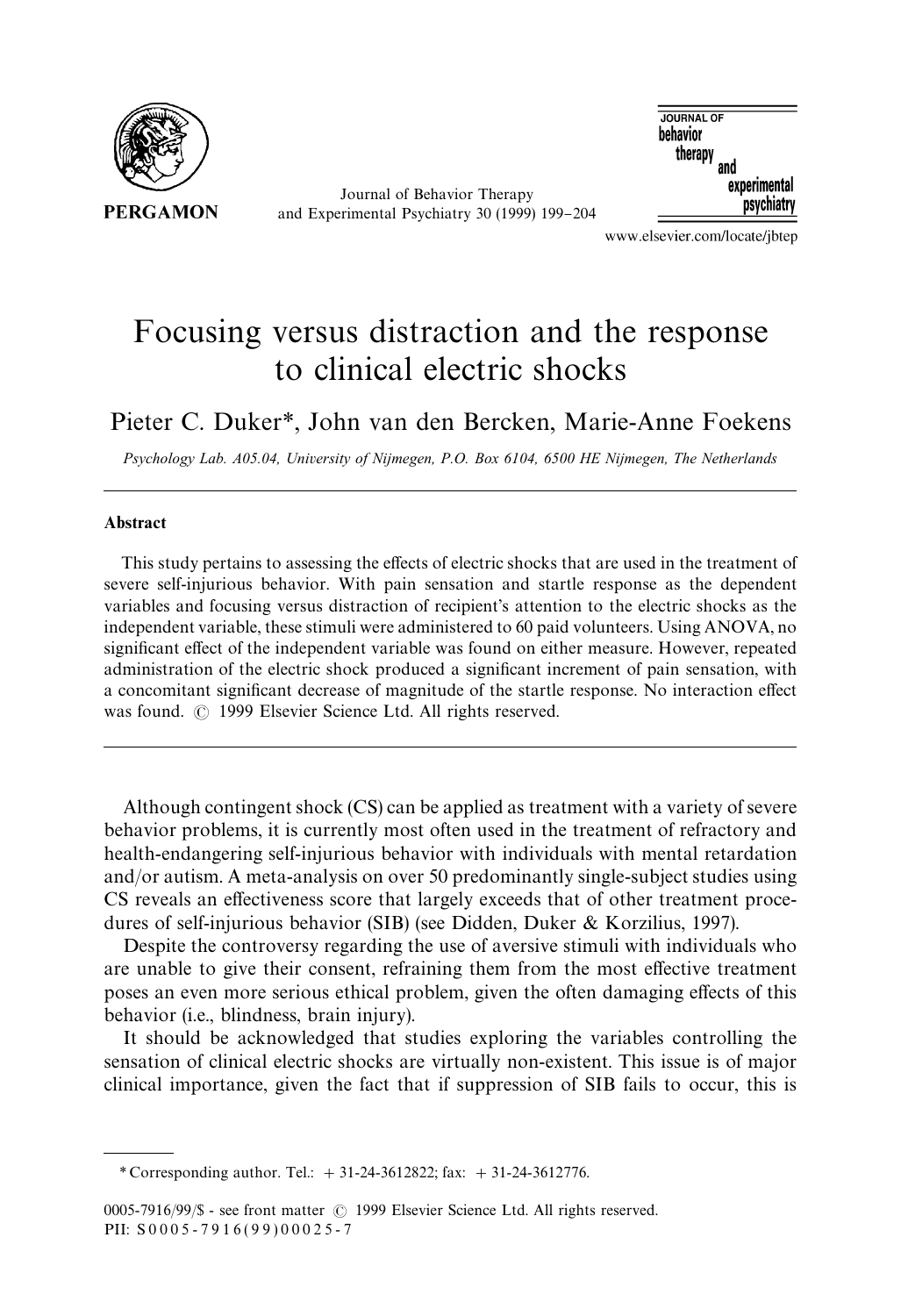attributed to the characteristics of the aversive stimuli being used (von Heyn, Israel & Worsham, 1993; Williams, Kirkpatrick-Sanchez & Iwata, 1993). Duker, Reurslag and van den Bercken (1998) found that the personality factor introversion/extroversion accounted for statistically significant differences in pain sensation ratings of clinical electric shocks, with extroverts producing lower scores.

The objective of research in this area is to reveal procedural information that may enhance the effectiveness of CS. A relevant study in this respect was conducted by Arntz, Dreessen and Merckelbach (1991). They found that focusing the recipient's attention towards the place of delivery of the shock (i.e., focusing) led to a significant stronger sensation than to instruct the recipient to disregard the stimulus as much as possible (i.e., distraction). Not less important was their "nding that, across repeated administrations of the shock, focusing preserved the aversive sensation of the stimulus, whereas distraction led to habituation. If focusing to the stimulus would block habituation, faster conditioning and thereby faster suppression of the response is to be expected and fewer electric shocks are needed to suppress the target response (e.g., the self-injurious response).

The purpose of the present study is to investigate the differential effect of focusing versus distraction on subjects' pain sensation and startle response to the administration of electric shocks.

## 1. Method

#### *1.1. Participants*

Sixty university students  $(51$  women and 9 men, mean age 19.3 yr, age range:  $17-24$ ) volunteered and were paid Dfl 15 (approx. \$5) for their participation. They were informed that they would be administered electric shocks at an intensity that is being used in the treatment of severe SIB with individuals with a mental handicap and/or autism. Participants remained, however, naive with respect to the specific experimental purpose of the study (i.e., focusing versus distraction). They had signed a consent form. Participants were free to quit the experiment, but were then denied from payment.

### *1.2. Device*

Shocks were delivered remotely with the HSP 3012, a device that is used in the clinical practice (see Duker  $\&$  Seys, 1996). The characteristics of the electric stimuli (i.e., AC; 40 mA; 30 Hz; impedance  $= 1 \text{ k}\Omega$ ; duration of shock  $= 0.5 \text{ s}$ ) are similar to those that are administered to clients with severe SIB. The units of the device are: (a) a remote control unit with a battery, which, when pressed, transmits a coded signal to activate the receiver; (b) a receiver  $(8 \text{ cm} \times 8 \text{ cm} \times 5 \text{ cm}; 425 \text{ g})$  consisting of an inductorium, a radio frequency receiver, and a 5.5 V battery. Administration of shocks occurred through two circular electrodes (surface size 1 cm, set 40 mm apart) attached to participant's forearm; and (c) a charger, equipped with control lights indicating the